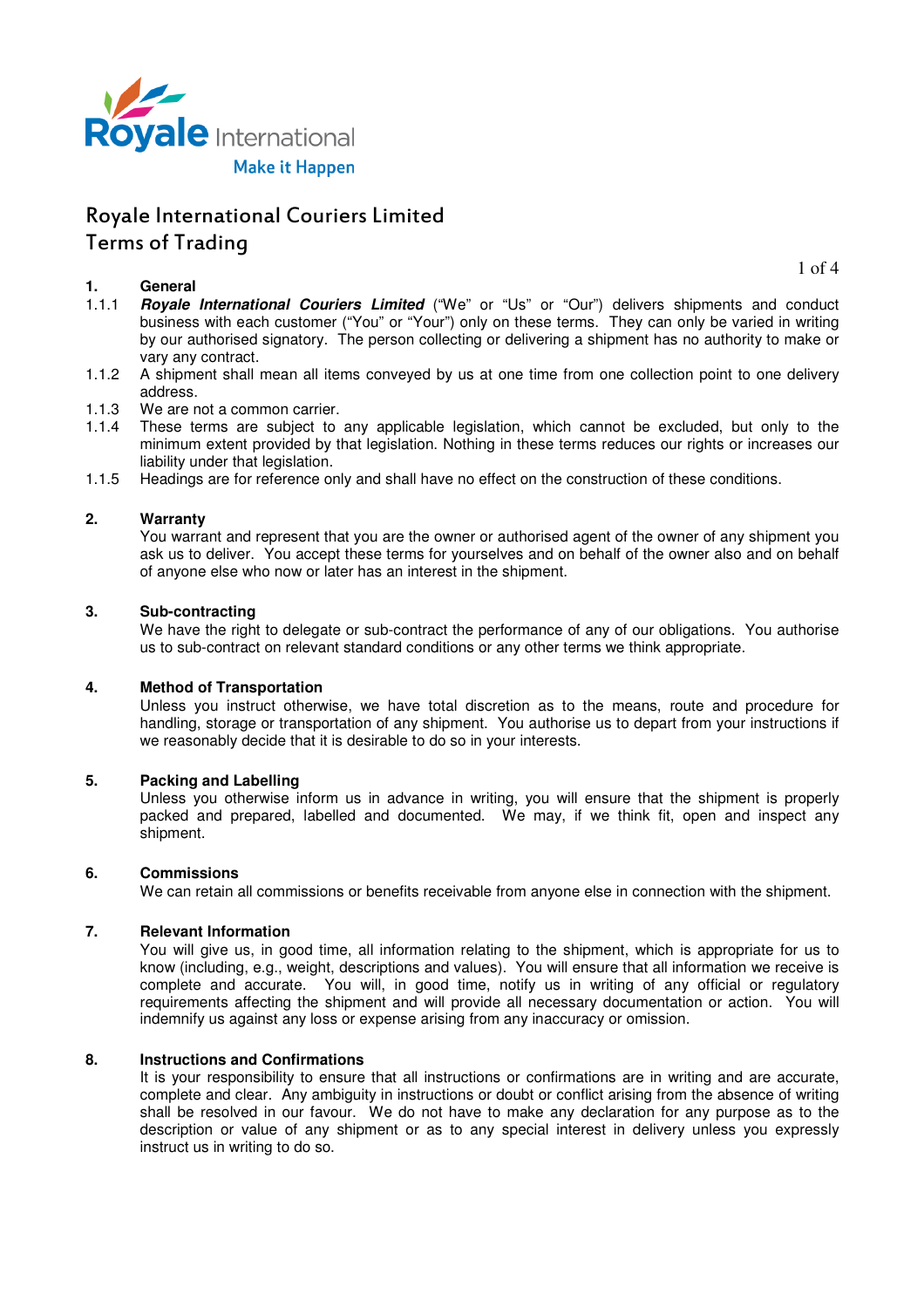

2 of 4

## **9. Duties and Taxes**

You are responsible for all duties, taxes, deposits or other charges made by any authority in connection with the shipment, and for any payments, fines, expenses or losses we incur in connection with the shipment.

## **10. Collect Charges**

If We accept a shipment on instructions to collect carriage charges, duty or any other money from the consignee or anyone else, You nonetheless remain responsible for payment if they are not paid by such other person immediately when due. We shall not be liable for any failure to collect any such payment.

## **11. Limitation of Liability**

- 11.1 You will make your own arrangements to insure the shipment to its full value against all appropriate risks.
- 11.2 We shall not be liable for any claim in connection with a shipment or otherwise except to the extent to which it arises from our negligence or wilful default.
- 11.3 In any event, We shall not be liable to pay compensation for loss of income, business profits, utility, market opportunity, wasted expense or other consequential or indirect losses howsoever caused.
- 11.4 We are not in the business of giving advice and, therefore, in any event shall not be liable for any claim alleging that we have given incorrect advice or information.
- 11.5 In any event, our liability for any claim (or all claims arising from a single incident) shall not exceed: -
- 11.5.1 where the Warsaw Convention applies (it may apply if the carriage of a shipment by air involves an ultimate destination or stop in a country other than the country of departure), the limit provided by it (the limit in January 1999 was approximately 20 Euros/kg).
- 11.5.2 where the Convention on the Contract for the International Carriage of Goods by Road ("CMR") applies (it may apply if the carriage of a shipment by road vehicle involves delivery in a country other than the country in which the shipment was taken over), the limit provided by it (the limit in January 1999 was approximately 10 Euros/kg).
- 11.5.3 In all other cases, **£100.00** per shipment.
- 11.6 In any event, our liability for lost or damaged images, film or electronic media shall not exceed the cost of unused replacement media (subject to the limits above). We shall not be liable for any costs in replacing the record or image stored on the media.

## **12. Force Majeure**

In any event, we shall not be liable for claims in circumstances of force majeure, i.e. where we are obstructed in or prevented from performing our obligations by reason of factors beyond our practical control, including unavailability of personnel or equipment.

## **13. Time Bar**

In any event, we shall have no liability: -

- 13.1 for loss or non-delivery of part of a shipment or for damage to any shipment (however caused) unless we are notified in writing within 14 days after the end of the transit.
- 13.2 for loss or non-delivery of the whole of the shipment or any separate packages forming part of the shipment (however caused) unless We receive notice in writing within 28 days of the date when the shipment should have been delivered.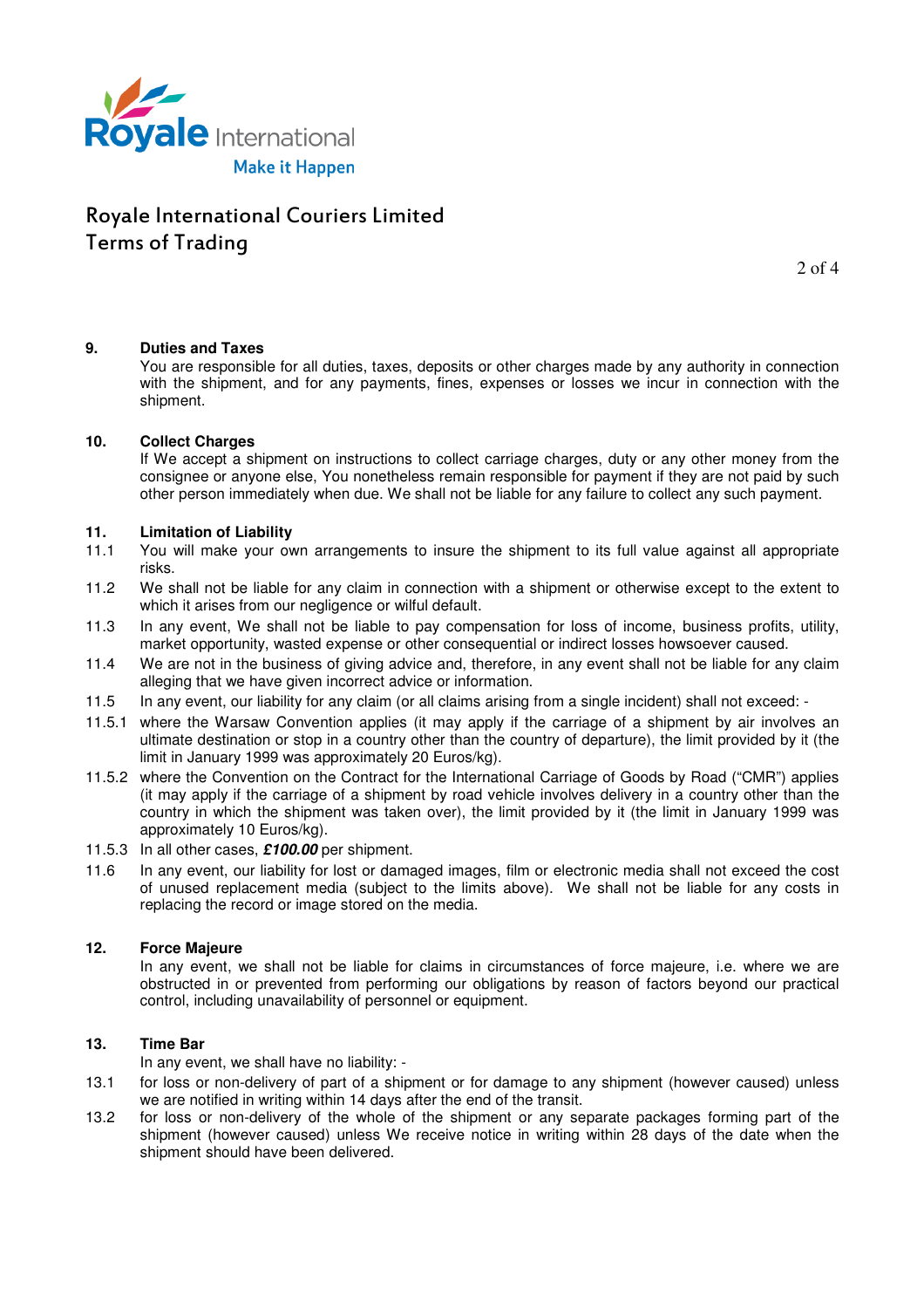

3 of 4

## **14. Delivery Time**

Any stated delivery time is only an estimate, unless we confirm in writing that time is of the essence.

## **15. Inability to Deliver**

We may sell or dispose of any shipment, which we believe, cannot be delivered for any reason (e.g. inadequately addressed) or which is not collected or accepted by the consignee. We will give 21 days' written notice to you before any disposal. You will pay all costs involved with the storage and disposal of the shipment. If, within the said 21-day notice period, you request us to return the shipment to You, We will do so and you shall be responsible for all charges connected with the return of the shipment.

## **16. Dangerous and Prohibited Goods**

Unless you obtain our prior agreement, we will not deal with any shipment, which is or may be noxious, dangerous, hazardous or inflammable or which we consider may cause damage, disease or infestation or the carriage of which is prohibited by any law or regulation of any country from, to or through which the shipment may be carried. If, despite this, you deliver to us any such shipment or are responsible for us dealing with such a shipment, you will indemnify us against all loss, damage or expense arising in connection with such shipment. We or any other person having possession of such a shipment (whether We have agreed to accept it or not) may destroy or otherwise deal with the shipment in whatever way they or we decide if they or we reasonably believe action is necessary or appropriate.

## **17. Valuables**

Unless you have obtained our prior written consent, we will not deal with bullion, coins, precious stones, jewellery, valuables, antiques, pictures, animals or plants. If, despite this, you deliver such a shipment to us or are responsible for us handling such a shipment, we shall have no liability at all in connection with that shipment.

## **18. Quotation**

We may withdraw or revise a quotation at any time. If a quotation is based upon information provided by you (e.g. as to weight) and such information is inaccurate we may, without notice, charge extra to reflect the actual position.

## **19. Payment**

If we have previously agreed a credit account with you in writing, payment is due as indicated by the payment terms on our invoice. Otherwise, payment is due immediately. You will not make any deduction from sums payable to us. Interest shall be payable at **8**% for each calendar month during the whole or part of which payment of any amount is overdue. You remain fully liable for our charges, regardless of the liability of any other person. You irrevocably appoint us as your agent to collect any sums due from the owner, sender or consignee of any shipment and to apply such sums against money payable by you.

#### **20. Lien**

We have a general and particular lien on all shipments, documents and other items in our possession to cover any money payable on any account by you, or by the sender, consignee or owner of such shipment. We may sell or otherwise dispose (as We see fit) of any shipment in our possession or under our control, and apply the proceeds of sale to payment of money, which is due to us. We will send one month's prior notice in writing of our intention to sell or dispose to you and also to anyone you have